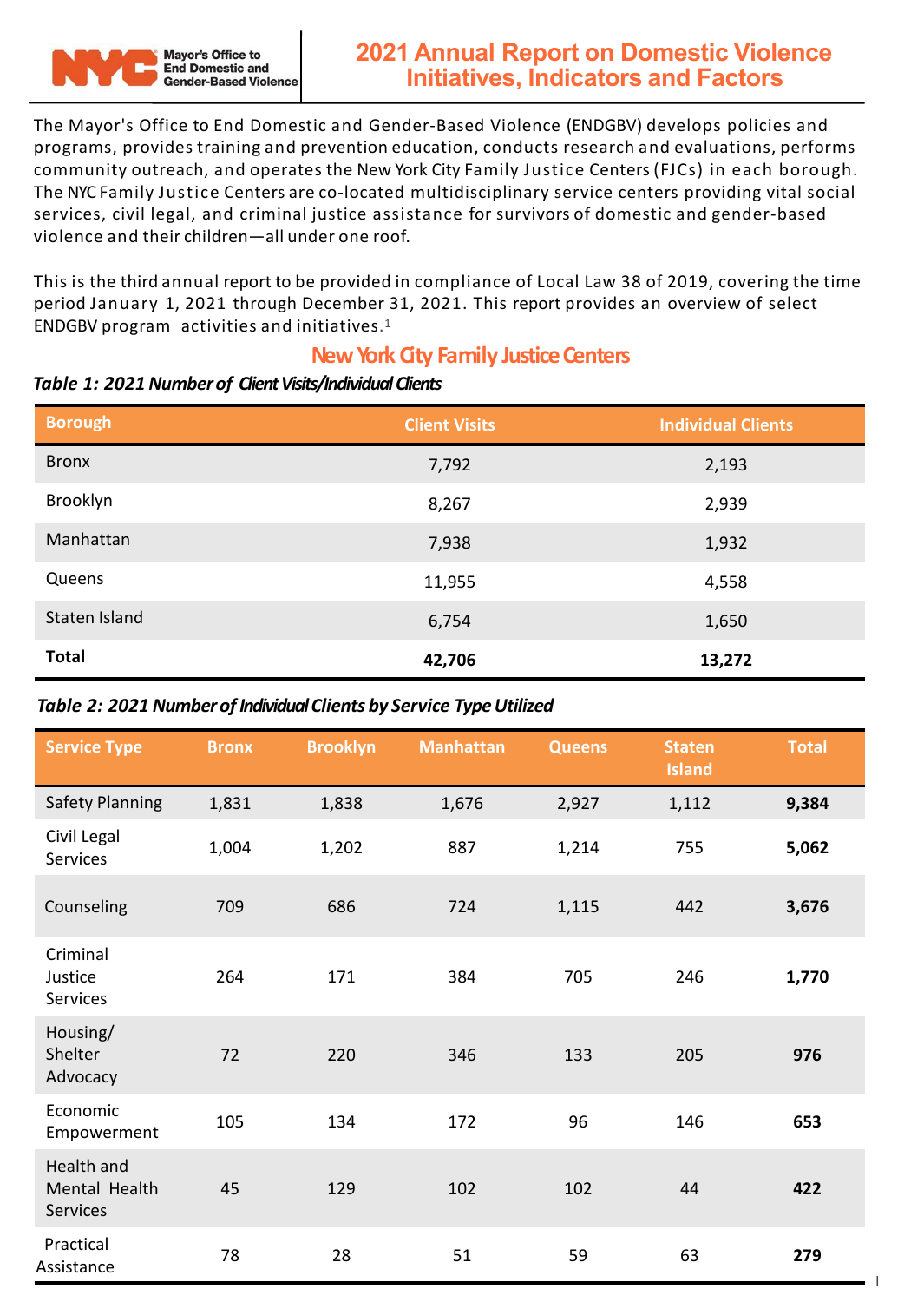

*Table 3: 2021 Contracted Legal Service Provider Staff by Primary Legal Practice for EachFamily Justice Center2*

| Legal<br><b>Services</b> | <b>Bronx</b>   | <b>Brooklyn</b> | <b>Manhattan</b>                                                         | <b>Queens</b>  | <b>Staten</b><br><b>Island</b> | Total #<br><b>Contracted</b><br><b>Service</b><br><b>Provider Staff</b> |                                                 |
|--------------------------|----------------|-----------------|--------------------------------------------------------------------------|----------------|--------------------------------|-------------------------------------------------------------------------|-------------------------------------------------|
| Family Law<br>Attorneys  | $\overline{2}$ | $\overline{2}$  | 4                                                                        | $\overline{2}$ | $\overline{2}$                 | 12                                                                      | There are 5<br>family Law<br>Paralegals         |
| Immigration<br>Attorneys | $\mathbf{1}$   | $\mathbf{1}$    | $\overline{2}$                                                           | $\mathbf{1}$   | $\mathbf{1}$                   | 6                                                                       | There are 3<br>immigration<br>law<br>paralegals |
| Housing<br>Attorneys     |                |                 | There are 3 legal service providers who rotate coverage across all FJCs. |                |                                |                                                                         |                                                 |

## *Table 4: 2021 Contracted Legal Service Provider Staff by Languages Spoken for Each Family Justice Center number of contracted staff who speak each language is in ()<sup>3</sup>*

| <b>Bronx</b> | <b>Brooklyn</b> | <b>Manhattan</b> | <b>Queens</b> | <b>Staten Island</b> |
|--------------|-----------------|------------------|---------------|----------------------|
| Spanish (8)  | Arabic (1)      | Mandarin (1)     | Korean (1)    | Spanish (4)          |
|              | French (1)      | Portuguese (1)   | Spanish (2)   |                      |
|              | Polish (1)      | Russian (1)      |               |                      |
|              | Spanish (1)     | Spanish (5)      |               |                      |

| Table 5: 2021 Contracted Non-Legal Service Provider Staff by Primary Service Area for Each Family |  |
|---------------------------------------------------------------------------------------------------|--|
| Justice Center <sup>4</sup>                                                                       |  |

| <b>Non-Legal</b><br><b>Service</b> | <b>Bronx</b>   | <b>Brooklyn</b> | <b>Manhattan</b> | <b>Queens</b>  | <b>Staten</b><br><b>Island</b> | Total #<br><b>Contracted</b><br><b>Service</b><br><b>Provider Staff</b> |
|------------------------------------|----------------|-----------------|------------------|----------------|--------------------------------|-------------------------------------------------------------------------|
| Case<br>Management                 | $\overline{4}$ | $\overline{4}$  | 3                | 3              | 3                              | 17                                                                      |
| Children's<br>Services             | 5              | 4               | 4                | $\overline{4}$ | $\overline{4}$                 | 21                                                                      |
| Reception and<br>Screening         | $\overline{4}$ | $\overline{4}$  | 3                | 4              | 4                              | 19                                                                      |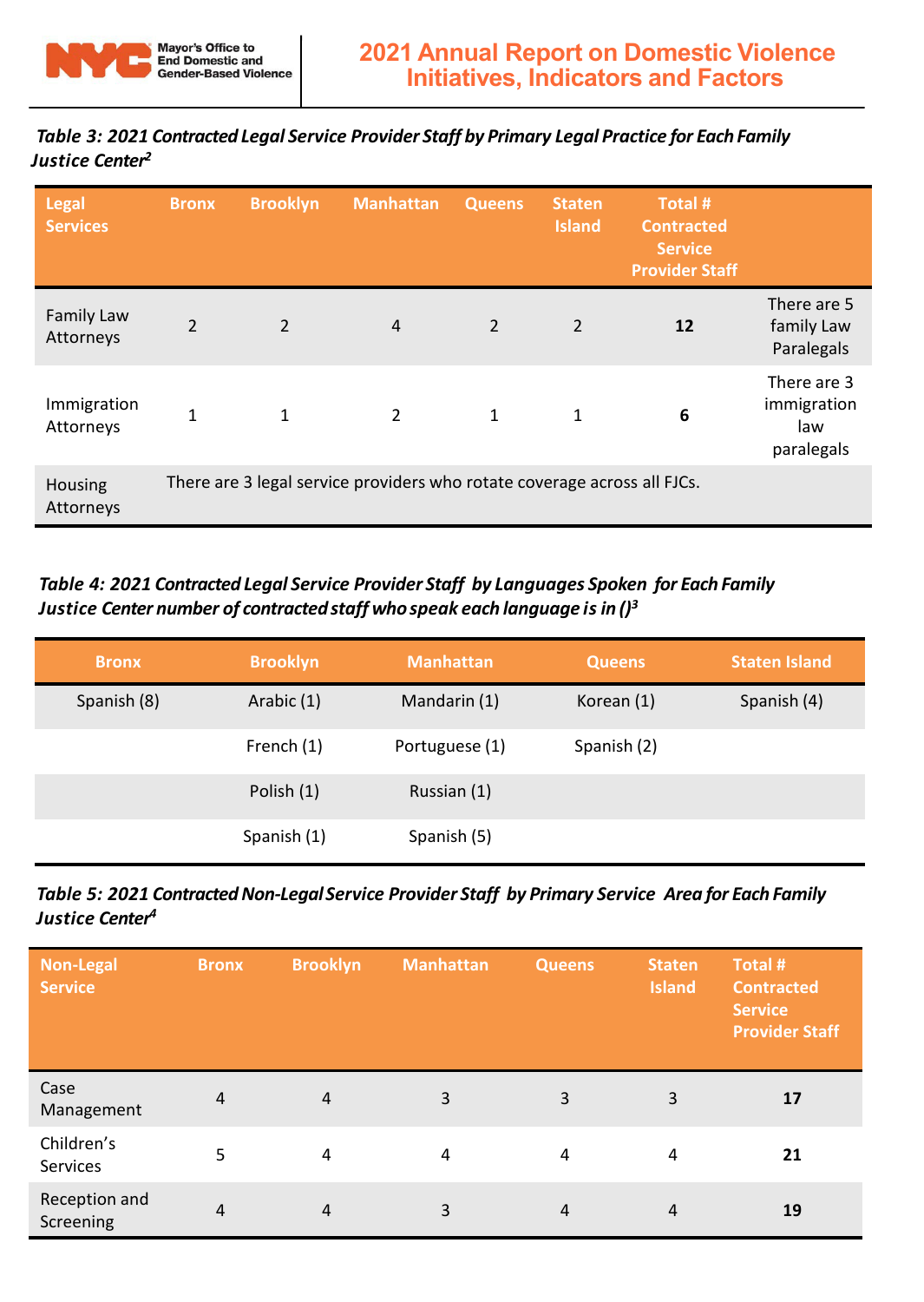

#### *Table 6: 2021 List of Economic Empowerment Programs/Services at Each Family Justice Center5*

| Program                                                       | <b>Bronx</b>            | <b>Brooklyn</b> | <b>Manhattan</b> | <b>Queens</b> | <b>Staten Island</b> |
|---------------------------------------------------------------|-------------------------|-----------------|------------------|---------------|----------------------|
| Computer Time                                                 |                         |                 |                  | $\sqrt{ }$    |                      |
| GetCoveredNYC                                                 | $\mathbf{V}$            |                 |                  |               |                      |
| here, there and<br>Everywhere                                 |                         |                 | $\mathbf{V}$     |               |                      |
| HousingLink                                                   | $\overline{\mathbf{V}}$ | $\sqrt{ }$      | $\mathbf v$      |               | $\mathbf v$          |
| <b>Human Resources</b><br>Administration (HRA)                | $\mathbf{V}$            | $\mathbf{V}$    | $\mathbf v$      | $\sqrt{ }$    | $\mathbf{V}$         |
| Sanctuary for<br>Families' Economic<br>Empowerment<br>Program | V                       |                 | $\mathbf v$      |               |                      |
| <b>Steps for Success</b>                                      |                         |                 | $\mathbf{V}$     |               |                      |
| Supplemental<br><b>Nutrition Assistance</b><br>Program (SNAP) | $\mathbf{V}$            | $\mathbf{V}$    |                  |               |                      |
| W!SE (Working in<br>Support of Education)                     | $\mathbf{V}$            | $\mathbf{V}$    | $\mathbf{V}$     | $\mathbf{V}$  | $\mathbf v$          |

# **Policy and Training Institute**

#### *Training Institute*

In 2021, the Training Team conducted 125 trainings. The following table provides a breakdown of those trainings by participant type.

| <b>Participant Type</b> | <b>Number of Trainings</b> |
|-------------------------|----------------------------|
| City Agency Staff       | 42                         |
| Non-Profit Staff        | 75                         |
| Other                   | 8                          |
| Total                   | 125                        |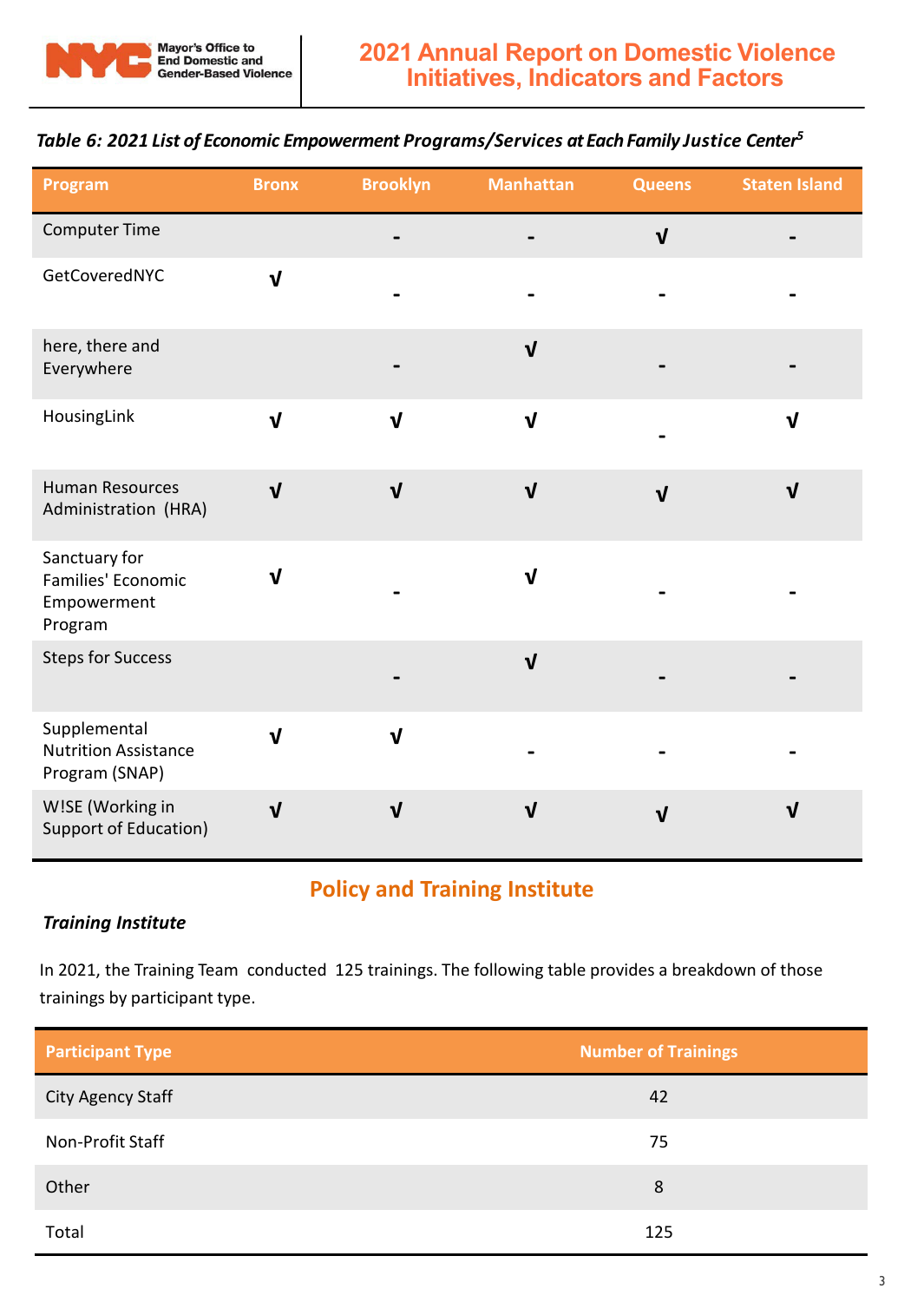

## **Policy and Training Institute(continued)**

#### **Healthy Relationship Training Academy**

In 2021, the Healthy Relationship Training Academy conducted 119 workshops for youth, parents and professionals. The following table provides a breakdown of those workshops by participanttype:

| <b>Participant Type</b> | <b>Number of Workshops</b> |
|-------------------------|----------------------------|
| Youth                   | 107                        |
| Parents                 | 11                         |
| Staff                   | 1                          |
| <b>Total</b>            | 119                        |

## **Outreach**

In 2021, ENDGBVconducted 261 outreach events and the table below provides a breakdown of those outreach events by type of outreach:

| <b>Type of Outreach</b>             | <b>Number Conducted</b> |
|-------------------------------------|-------------------------|
| <b>Community Events</b>             | 139                     |
| <b>Community Meetings/Trainings</b> | 90                      |
| Presentations                       | 26                      |
| <b>Other Events</b>                 | 6                       |
| <b>Total</b>                        | 261                     |

## **Research and Evaluation**

The following data reports were published by ENDGBV during 2021:

#### *AnnualReports and FactSheets*

ENDGBV Annual Fact Sheet: 2020

ENDGBV Annual Report: 2020

2021 Annual Report on Outreach to Cosmetologists

2021 Family Justice Center Client Satisfaction Survey Results

2020 Annual Report on Domestic Violence Initiatives, Indicators and Factors